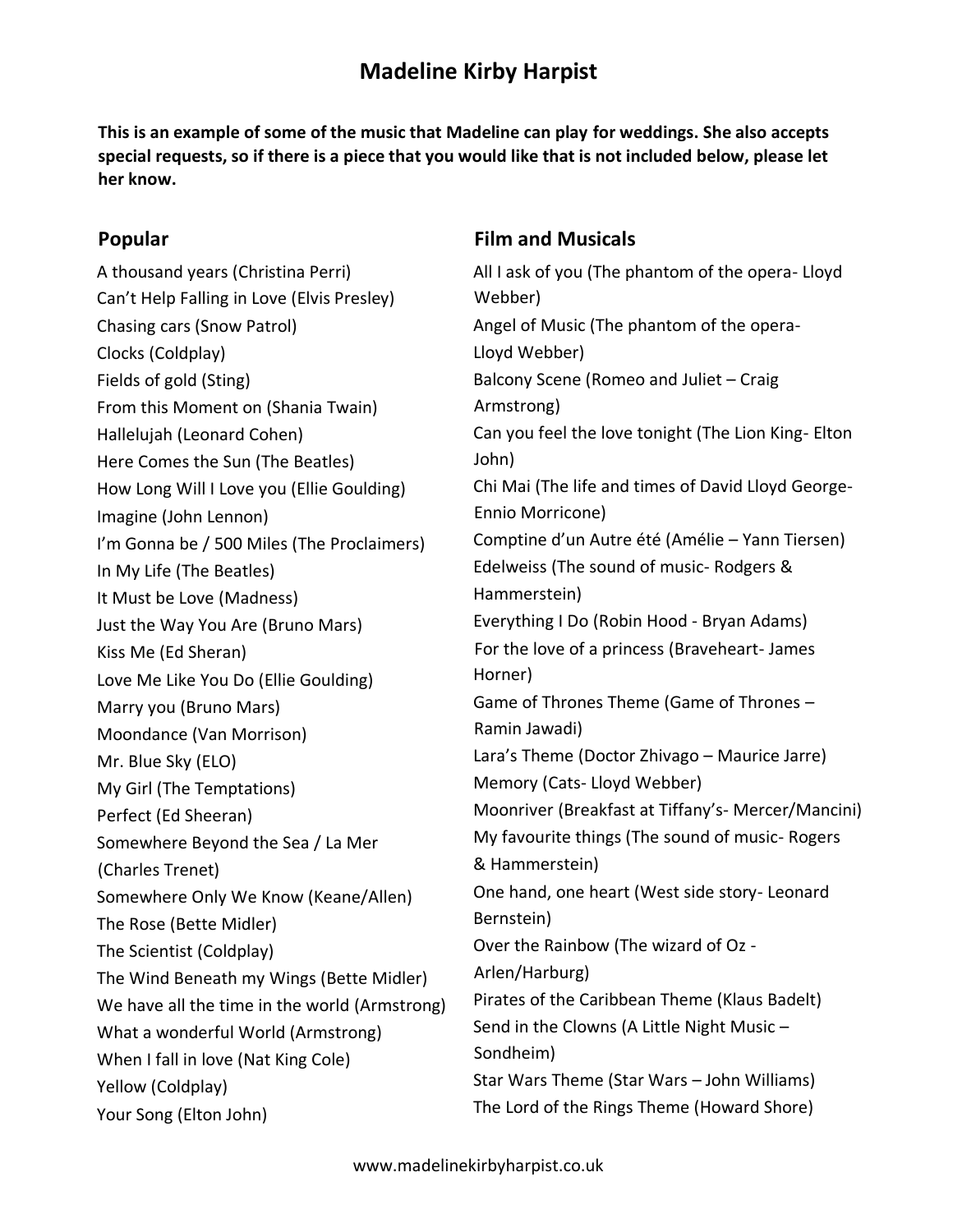The music of the night (The phantom of the opera- Lloyd Webber) Think of Me (The phantom of the opera-Lloyd Webber) Unchained melody from Unchained and Ghost (Righteous Brothers) Waltz (A Hunting Accident – Eugeny Doga) You'll Never Walk Along (Carousel – Rodgers & Hammerstein) You've Got a Friend in Me (Toy Story – Randy Newman)

### **Classical**

Air with Variations (G.F Händel) Angelus (Henriette Renié) Arabesque (Marcel Grandjany) Arioso (J.S Bach) Ave Maria (Franz Schubert) Barcarolle (Jacques Offenbach) Bella notte (Ludovico Einaudi) Bridal Chorus (Wagner) Canon in D (Johann Pachelbel) Chaconne (G.F Händel) Chaconne (Jeremiah Clarke) Chanson de matin (Edward Elgar) Cocorna (A.R Ortiz) Dans d'autrefois (Henriette Renié) Esquisse (Henriette Renié) Etude no.21 (F.J Dizi) Für Elise (L.van.Beethoven Gavotte (Marcel Grandjany) Giorni dispari (Ludovico Einaudi) Habanera Gris (A.R Ortiz) I giorni (Ludovico Einaudi) Intermezzo from Cavalleria Rusticana (Pietro Mascagni) In un'altra vita (Ludovico Einaudi)

Jesu, Joy of man's desiring (J.S Bach) Julia (Ludovico Einaudi) Largo from Winter, The four seasons (Antonio Vivaldi) Largo from Lute Concert in D (Vivaldi) Le onde (Ludovico Einaudi) Meditation from Thaïs (Massenet) Milonga para amar (A.R Ortiz) Minuet from Don Giovanni (W.A Mozart) Moonlight Sonata (Beethoven) Nefeli (Ludovico Einaudi) Nocturne (Mikhail Glinka) On wings of song (Felix Mendelssohn) Passacaglia (G.F Händel) Passaggio (Ludovico Einaudi) Pie Jesu from Requiem (Lloyd Webber) Prelude no.1 (J.S Bach) Première Arabesque (Claude Debussy) Romance (Anon. Spanish Guitar) Serenade from The fair maid of Perth (Georges Bizet) Sérénade mélancolique (Alphonse Hasselmans) Simple Aveu (François Thomé) Sonatina VI (J.L Dussek) Stella del mattino (Ludovico Einaudi) Studi no.21 (Ettore Pozzoli) Tango triste (A.R Ortiz) The Swan (Saint-Saëns) To a Wild Rose *(*MacDowell) Torna a Surriento (Ernesto di Curtis) Un mondo a parte (Ludovico Einaudi) Una vez en la montaña (A.R Ortiz) Wedding March (Mendelssohn) Where'er You Walk (Semele – Handel) Who is Sylvia (Schubert)